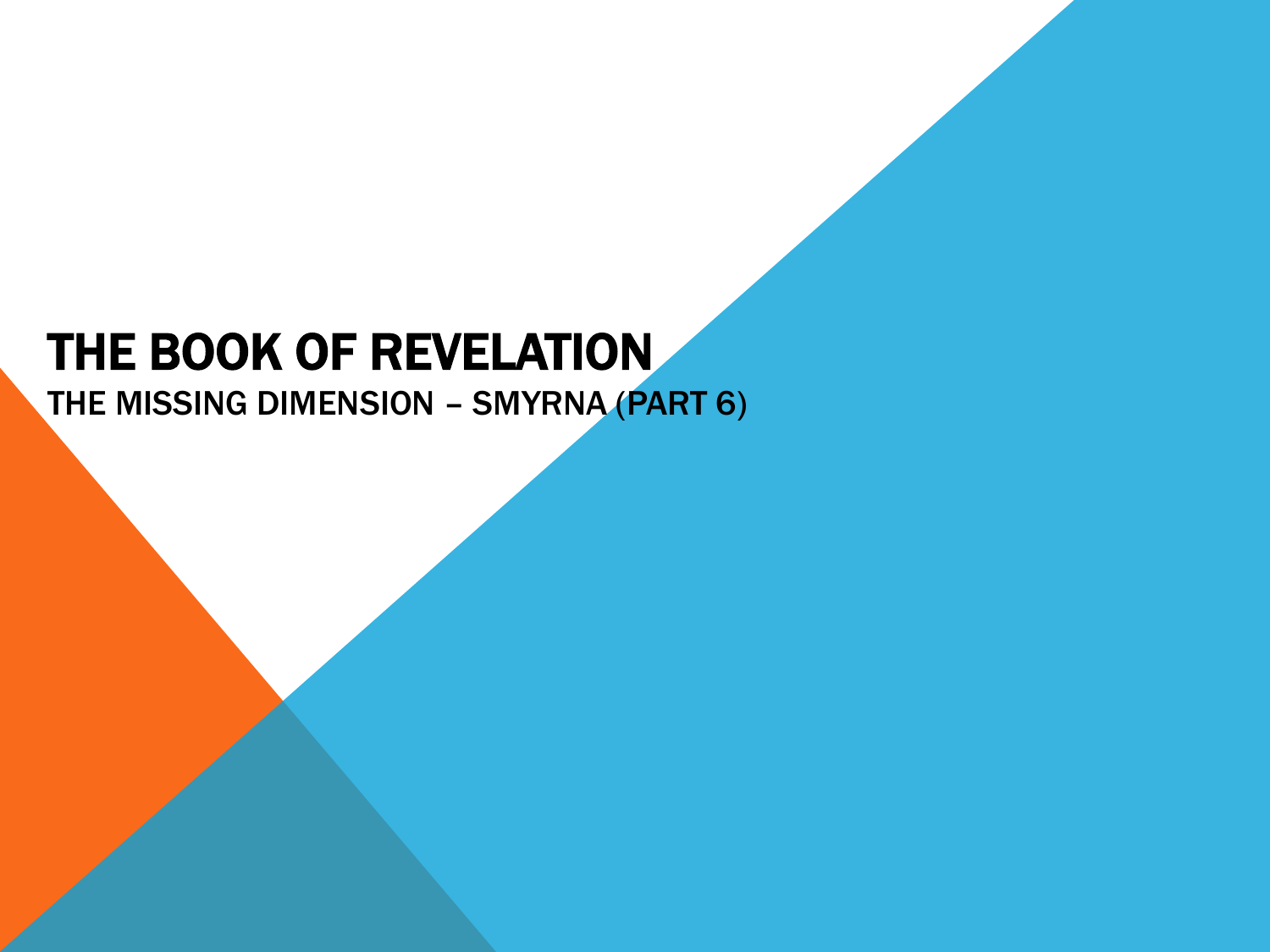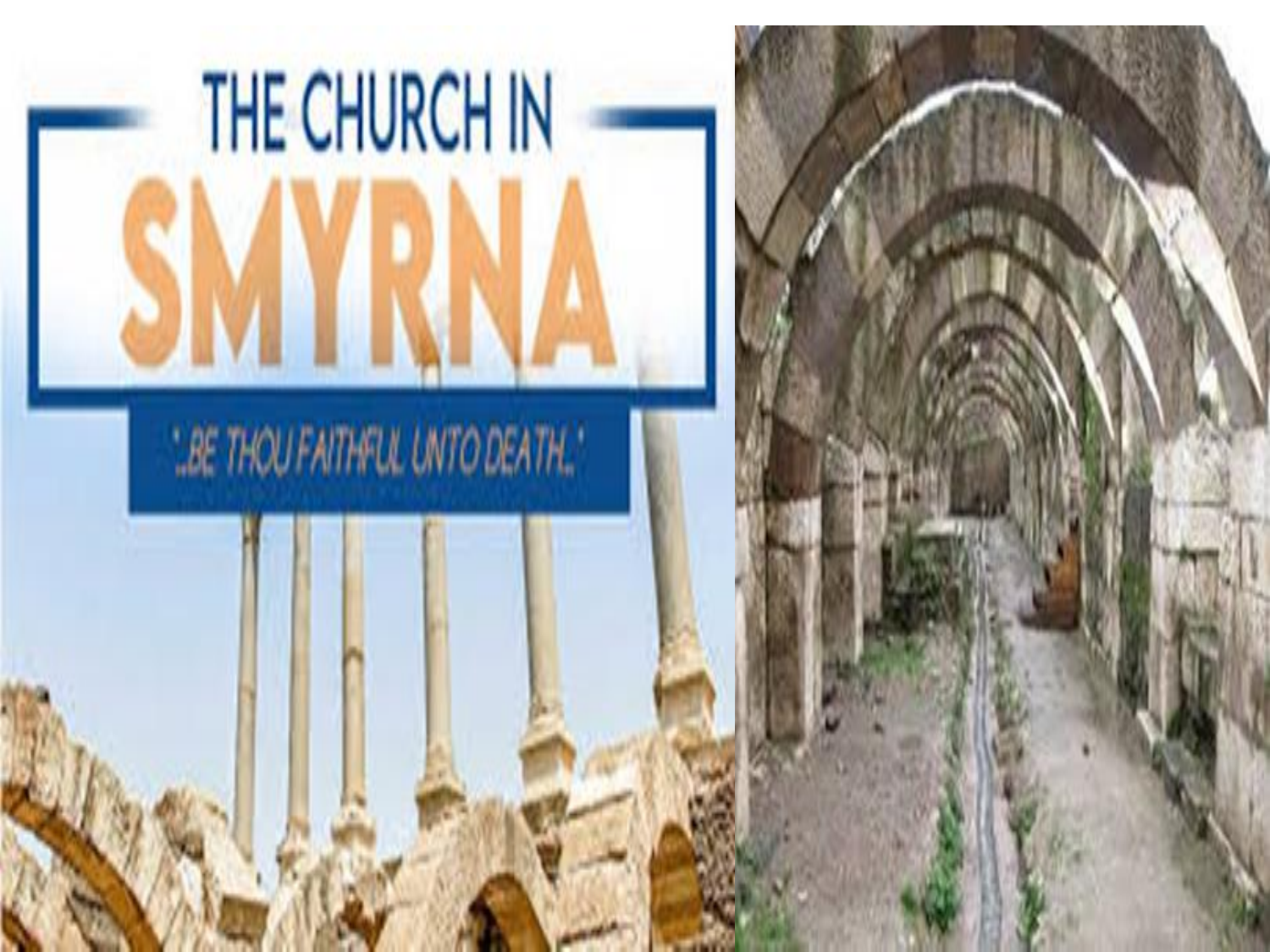# Persecution of Christians – Testimony from History

"Were Christians really fed to the lions?

Yes, Christians were fed to half-starved lions, burned alive, and hacked to death, but the most interesting aspect of this was that the Christians who died in the Colosseum wanted to die there as martyrs".

About 3,000 Christian martyrs in all died in the Colosseum".

(The Colosseum: Power, Brilliance, and Brutality. (Written by Jimkuo / 09.08.2004)

"The Roman Governor of Bithynia (on the Black Sea) had no hesitation in sending to immediate execution those who had been denounced as being Christians.

The name alone was a sufficient death warrant". (Christianity Today)

<https://www.christianitytoday.com/history/issues/issue-27/persecution-in-early-church-did-you-know.html>

[https://depts.washington.edu/hrome/Authors/jimkuo2/IlColosseo/253/pub\\_zbpage\\_view.html#253](https://depts.washington.edu/hrome/Authors/jimkuo2/IlColosseo/253/pub_zbpage_view.html#253)

**Ten major periods of persecution of the Church:**

|  | 1. 64 – 68 Nero | 2. 93 – 96 Domitian 3. 107 – 117 Trajan                       |  | 4.163 -180 Marcus Aurelius |
|--|-----------------|---------------------------------------------------------------|--|----------------------------|
|  |                 | 5. 202 – 211 Septimius Severus 6. 208 – 235 Severus Alexander |  | 7. 250 -253 Decius         |
|  | 257 Valerian    | 9. 272 – 275 Aurelian                                         |  | 10. Diocletian 303 - 313   |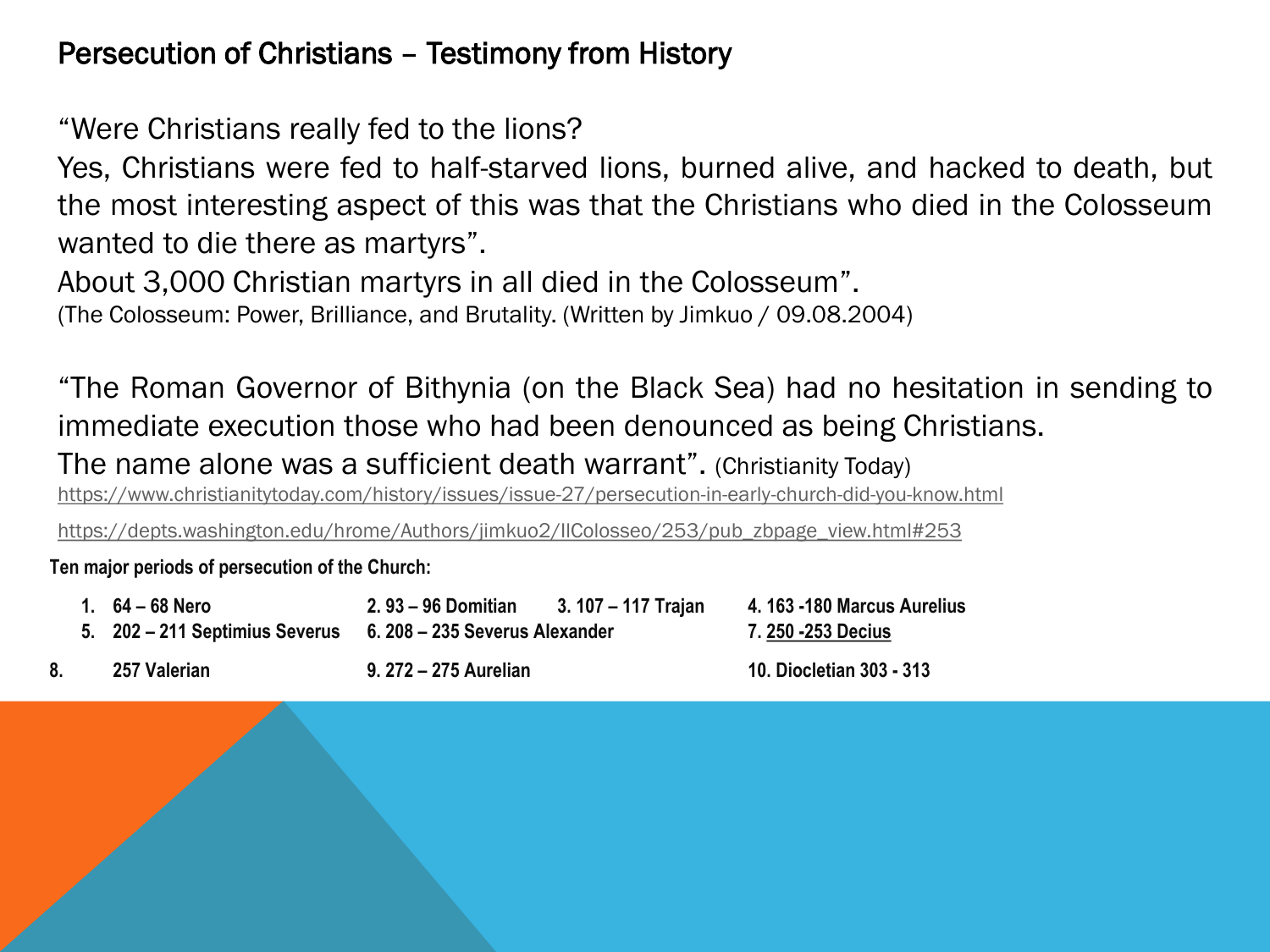# Polycarp, the Bishop of Smyrna and John's disciple (64 AD – 155 AD)

Polycarp was a Christian bishop of Smyrna.

According to the "Martyrdom of Polycarp", he died a martyr, bound and burned at the stake, then stabbed when the fire failed to consume his body

# Polycarp's Arrest

Three days before he was arrested, while he was praying, he had a vision of the pillow under his head in flames. He said prophetically to those who were with him," I will be burnt alive." "Immediately [Polycarp] called for food and drink for them, and asked for an hour to pray uninterrupted. They agreed, and he stood and prayed, so full of the grace of God, that he could not stop for two hours. The men were astounded and many of them regretted coming to arrest such a godly and venerable an old man."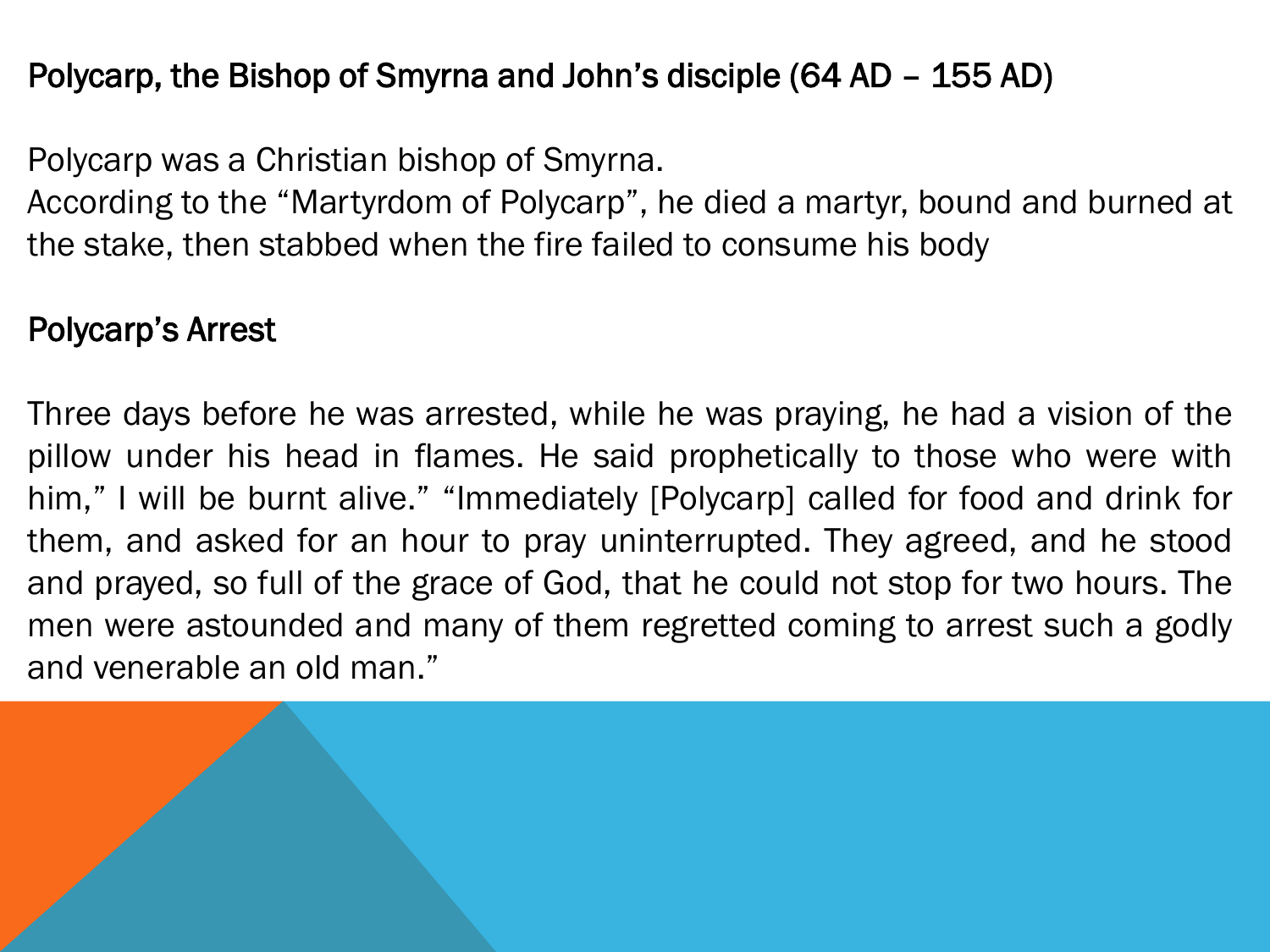# Polycarp Refused to Deny Jesus

"The Proconsul asked him whether he was Polycarp. On hearing that he was, he tried to persuade him to apostatize, saying, "Have respect for your old age, swear by the fortune of Caesar. Repent, and say, 'Down with the Atheists!'" Polycarp looked at the wicked heathen multitude in the stadium, and gesturing towards them, he said:

"*86 years have I served Him," Polycarp declared, "and He has done me no wrong. How can I blaspheme my King and my Saviour*?"

[\(https://christianhistoryinstitute.org/study/module/polycarp](https://christianhistoryinstitute.org/study/module/polycarp))

#### Polycarp 's Last Prayer:

"I have received the knowledge of You, the God of angels, powers and every creature, and of all the righteous who live before You. I give You thanks that You count me worthy to be numbered among Your martyrs, sharing the cup of Christ and the resurrection to eternal life, both of soul and body, through the immortality of the Holy Spirit. May I be received this day as an acceptable sacrifice, as You, the true God, have predestined, revealed to me, and now fulfilled. I praise You for all these things. I bless You and glorify You, along with the everlasting Jesus Christ, Your beloved Son. To You, with Him, through the Holy Ghost, be glory both now and forever. Amen."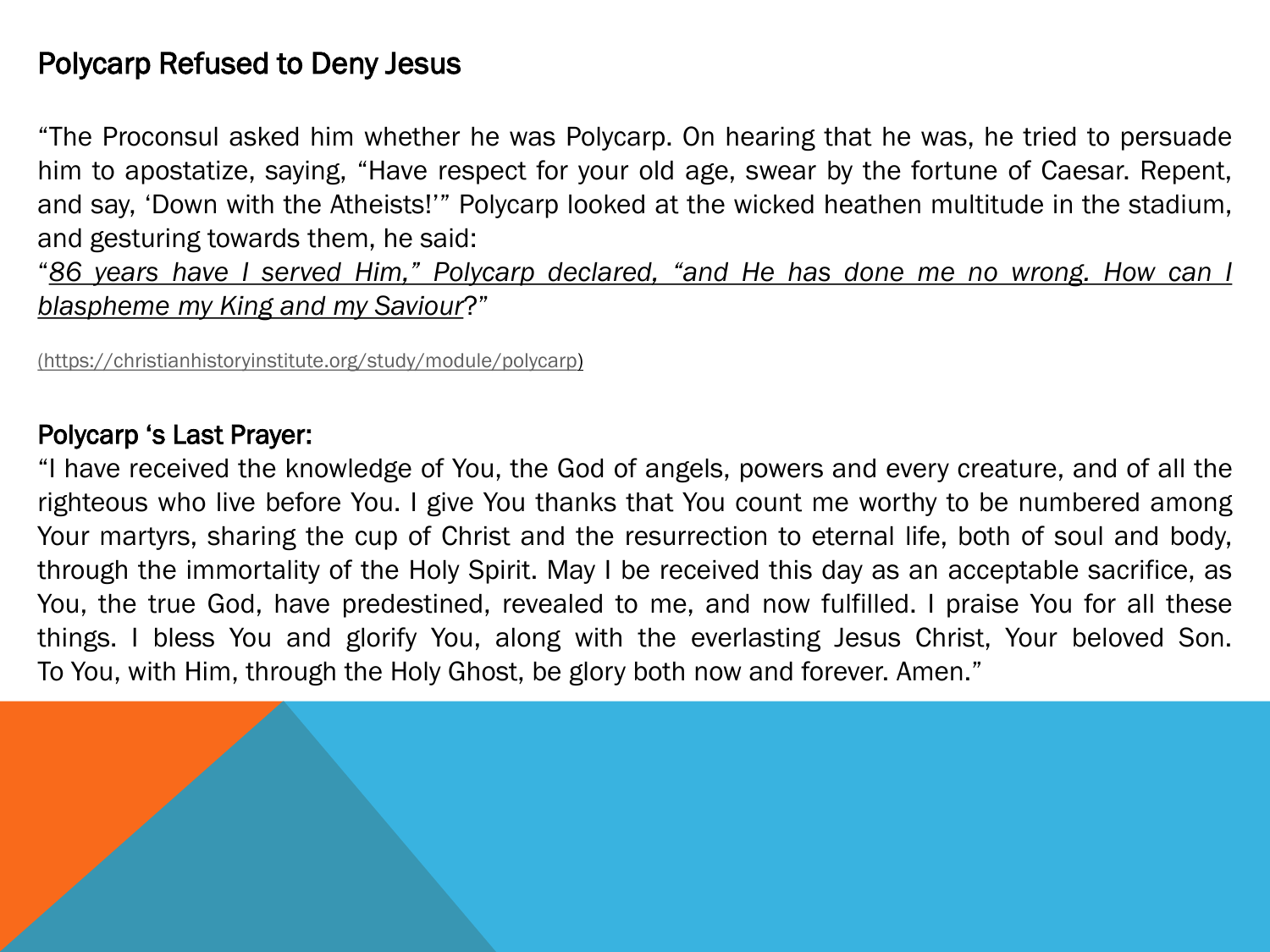#### Polycarp's Death

"But when they went to fix him with nails, he said, "Leave me as I am, for He that gives me strength to endure the fire, will enable me not to struggle, without the help of your nails."

"Then the fire was lit, and the flame blazed furiously. We who were privileged to witness it saw a great miracle, and this is why we have been preserved, to tell the story. The fire shaped itself into the form of an arch, like the sail of a ship when filled with the wind, and formed a circle around the body of the martyr. Inside it, he looked not like flesh that is burnt, but like bread that is baked, or gold and silver glowing in a furnace. And we smelt a sweet scent, like frankincense or some such precious spices". Remember (Daniel 3:8-30)

"When those wicked men saw that his body could not be consumed by the fire, they commanded an executioner to pierce him with a dagger. When he did this, such a great quantity of blood flowed that the fire was extinguished. When the Enemy saw the wonder of his martyrdom, his blameless life and now his crowning with immortality, he did his utmost to stop us keeping any memorial of him or taking possession of his holy body". (the devil disputed the body of Moses with the archangel Michael. Jude 9)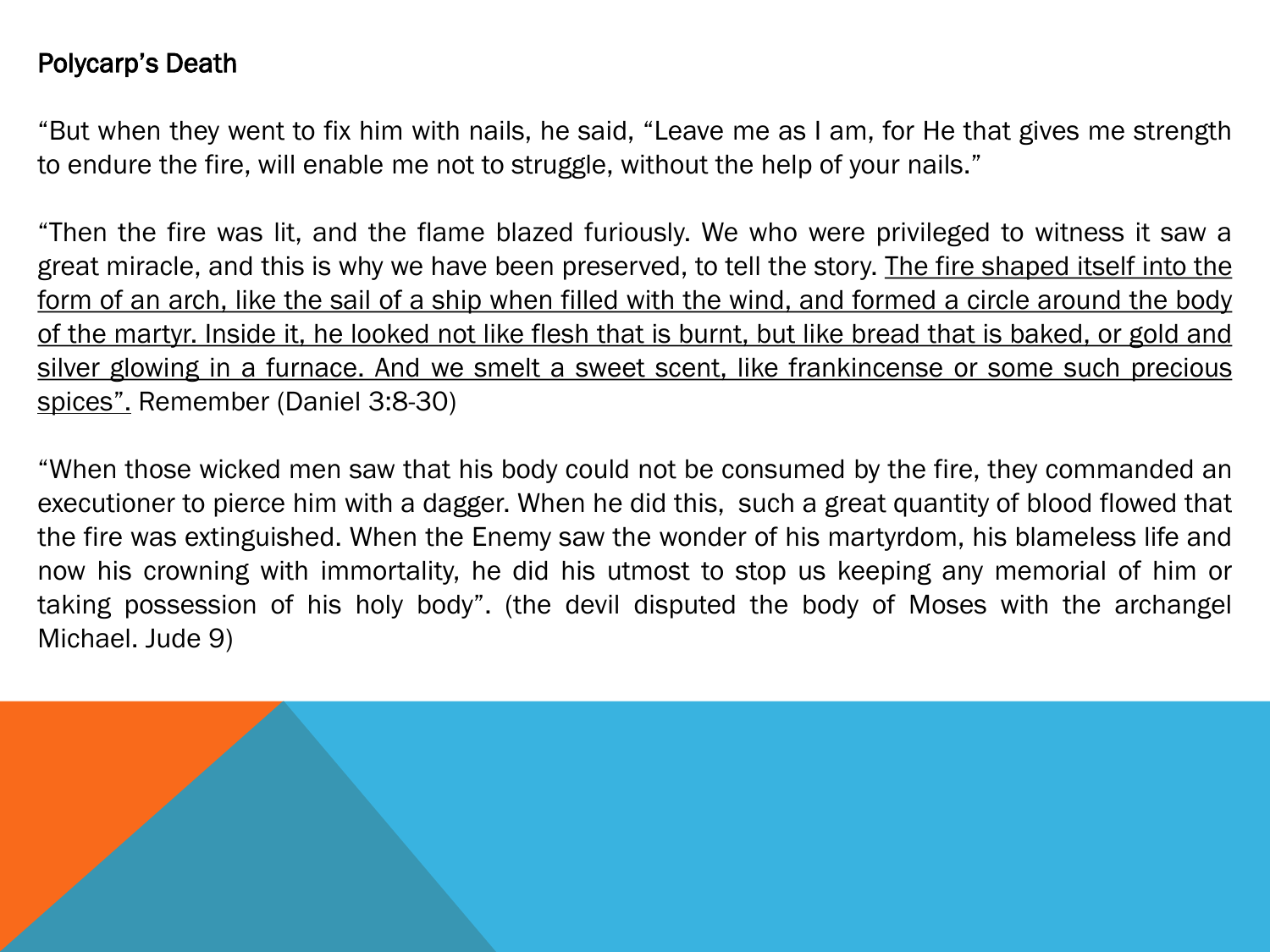# Polycarp – Testimony and Legacy

This is the story of the blessed Polycarp, the twelfth martyr in Smyrna, though he has a unique place memory of all people, being remembered even by all the heathen. He was not merely an eminent teacher, but he was a pre-eminent martyr, whose death all desired to imitate, being altogether consistent with the Gospel of Christ.

Having overcome the unjust governor with patience and acquired the crown of immortality, he now, with the apostles and all the righteous, glorifies God the Father with joy, and blesses our Lord Jesus Christ, the Saviour of our souls, the Ruler of our bodies, and the Shepherd of the Church throughout the world.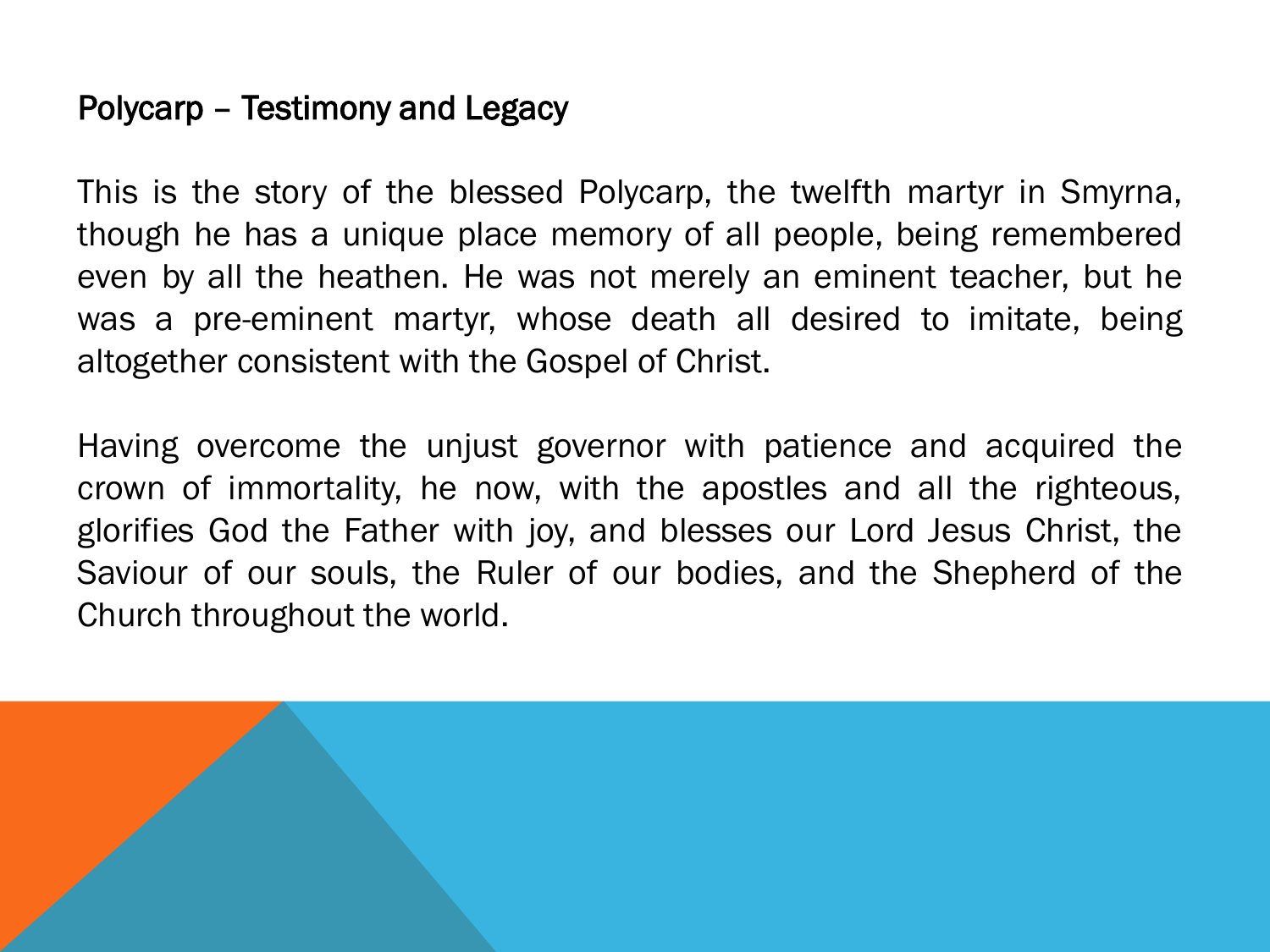### Why were Christians persecuted?

The [persecution](https://en.wikipedia.org/wiki/Persecution_of_Christians) of Christians occurred throughout the [Roman](https://en.wikipedia.org/wiki/Roman_Empire) Empire, beginning in the 1st century AD (under Nero) and ending in the 4th century AD (under Diocletian).

Originally a [polytheistic](https://en.wikipedia.org/wiki/Polytheism) empire in the traditions of Roman [paganism](https://en.wikipedia.org/wiki/Roman_paganism) and the Hellenistic religion and mythology, as [Christianity](https://en.wikipedia.org/wiki/Hellenistic_religion) spread [through](https://en.wikipedia.org/wiki/Christianization_of_the_Roman_Empire) the empire, it came into ideological conflict with the [imperial](https://en.wikipedia.org/wiki/Imperial_cult_of_ancient_Rome) cult of ancient Rome. Pagan practices such as making [sacrifices](https://en.wikipedia.org/wiki/Sacrifice) to the deified emperors or other gods were unacceptable for Christians, as their belief in the one true God prohibited [idolatry.](https://en.wikipedia.org/wiki/Idolatry)

The state and other members of civic society punished Christians for treason, various alleged crimes, illegal assembly, and for introducing an 'alien cult' that led to Roman [apostasy.](https://en.wikipedia.org/wiki/Apostasy) *They were even accused of cannibalism because of 'drinking the blood'*

[https://en.wikipedia.org/wiki/Persecution\\_of\\_Christians\\_in\\_the\\_Roman\\_Empire](https://en.wikipedia.org/wiki/Persecution_of_Christians_in_the_Roman_Empire)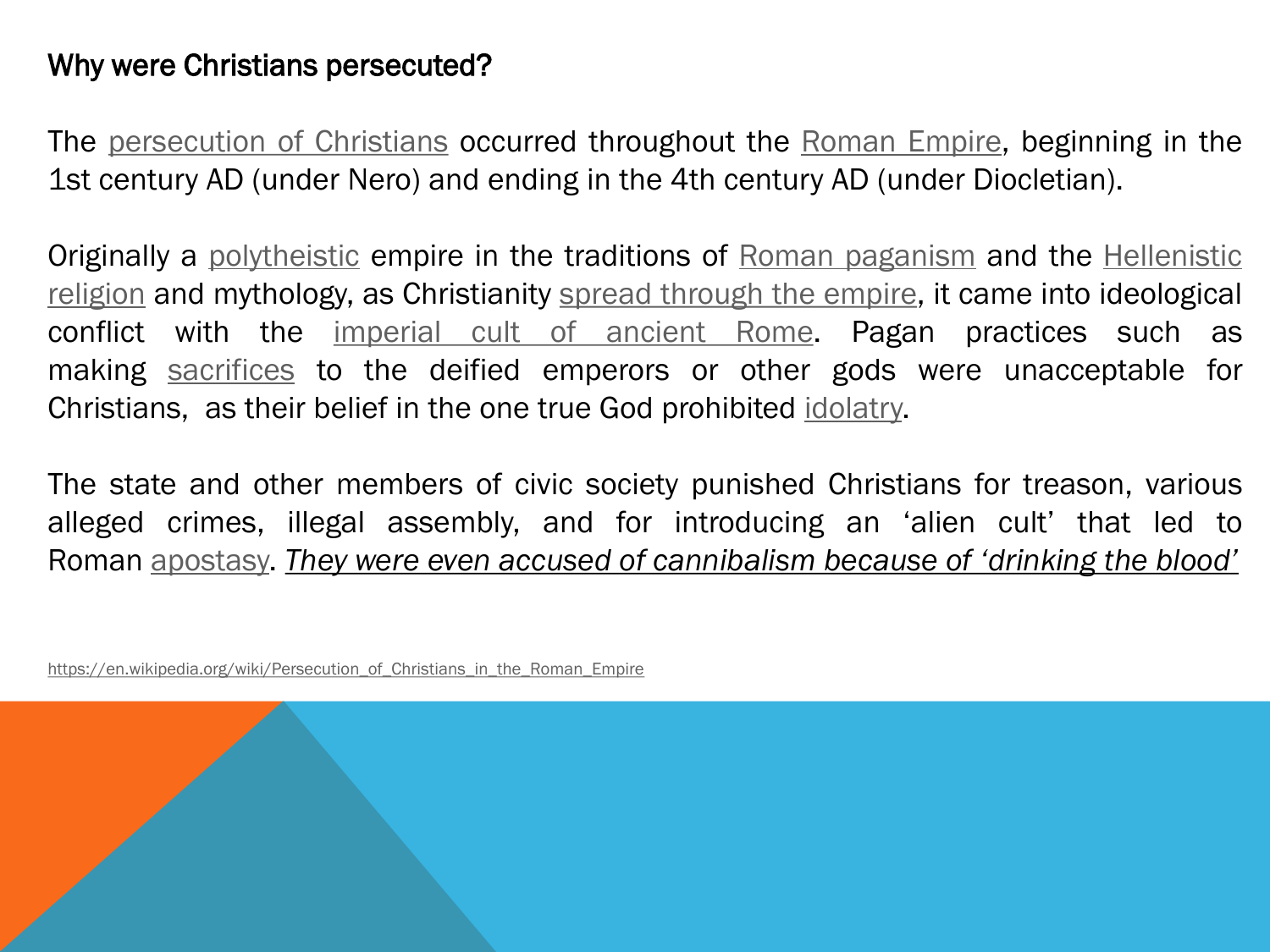# Romans 8:35-39 (New King James Version)

"Who shall separate us from the love of Christ? *Shall* tribulation, or distress, or persecution, or famine, or nakedness, or peril, or sword?

As it is written:

"For Your sake we are killed all day long; We are accounted as sheep for the slaughter." Yet in all these things we are more than conquerors through Him who loved us. For I am persuaded that neither death nor life, nor angels nor principalities nor powers, nor things present nor things to come, nor height nor depth, nor any other created thing, shall be able to separate us from the love of God which is in Christ Jesus our Lord".

"If they persecuted Me, they will also persecute you", said the Lord (John 15:20)

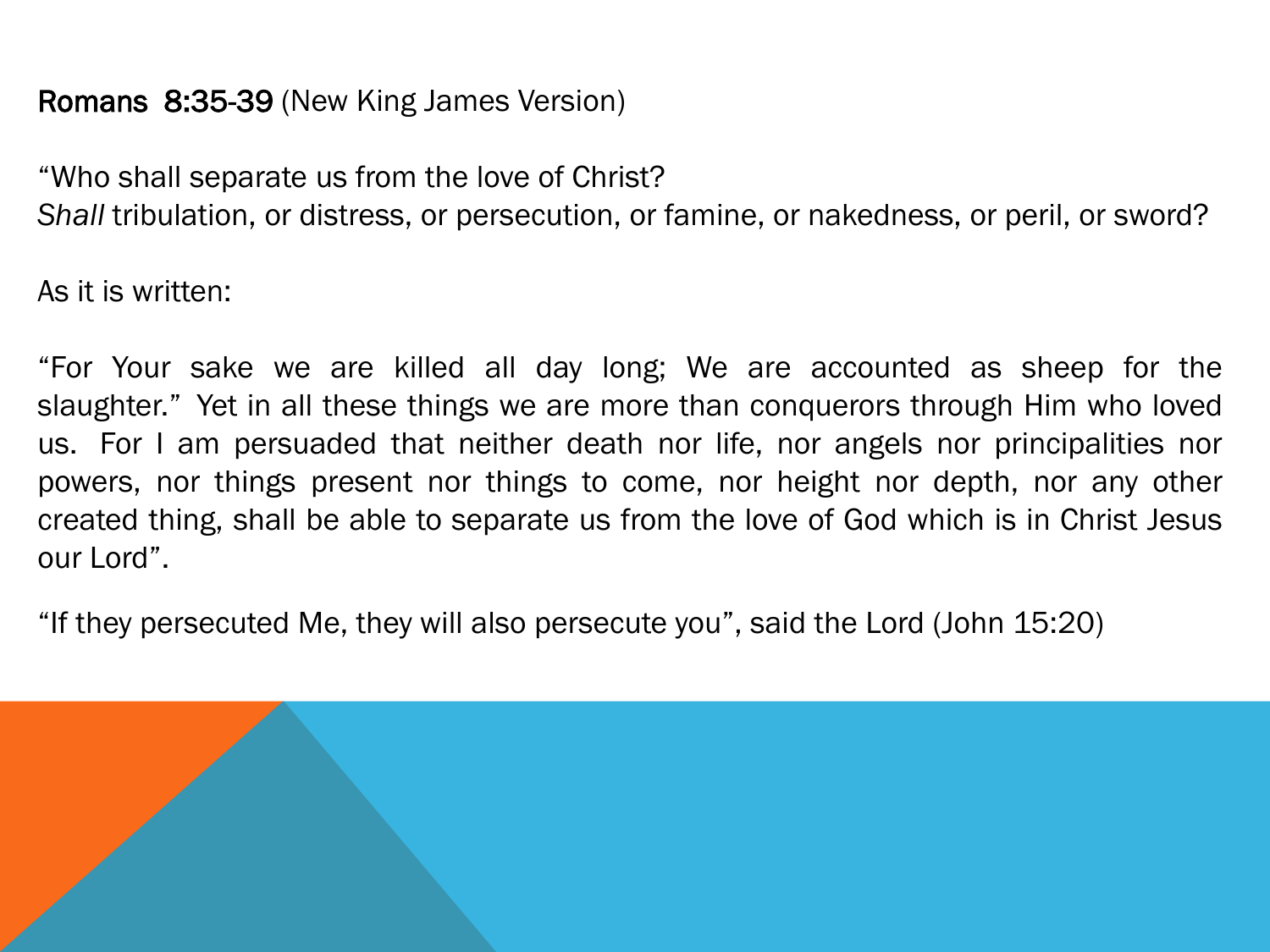# CATACOMB CHURCHES WHERE CHRISTIANS MET